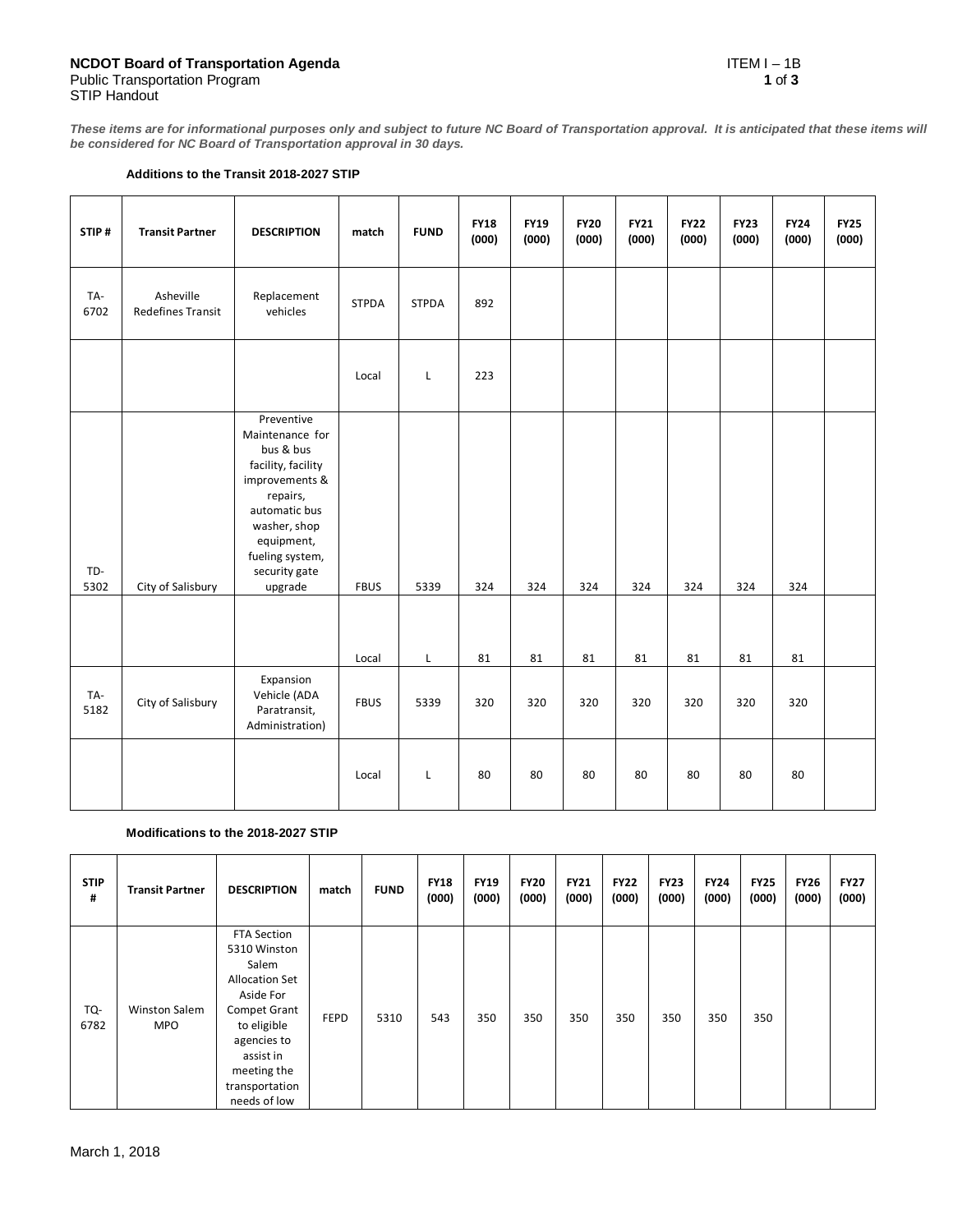**These items are for informational purposes only and subject to future NC Board of Transportation approval. It is anticipated that these items will be considered for NC Board of Transportation approval in 30 days.**

|             |                   | income,<br>Disabled and<br>Elderly                          |             |            |      |      |      |      |      |      |      |     |         |     |
|-------------|-------------------|-------------------------------------------------------------|-------------|------------|------|------|------|------|------|------|------|-----|---------|-----|
|             |                   | populations.                                                |             |            |      |      |      |      |      |      |      |     |         |     |
|             |                   |                                                             | Local       | L          | 136  | 88   | 88   | 88   | 88   | 88   | 88   | 88  |         |     |
| TO-<br>5204 | CARTS             | Operating<br>Assistance                                     | 5307        | <b>FUZ</b> |      | 240  | 240  |      |      |      |      |     |         |     |
|             |                   |                                                             | Local       | L          |      | 240  | 240  |      |      |      |      |     |         |     |
| TO-<br>5135 | City of Salisbury | Operating                                                   | <b>FUZ</b>  | 5307       | 285  | 285  | 285  | 285  | 285  | 285  | 285  | 285 | 285     | 285 |
|             |                   |                                                             | Local       | L          | 160  | 160  | 160  | 160  | 160  | 160  | 160  | 160 | 160     | 160 |
| TG-         |                   | Routine<br>Capital - ADA                                    |             |            |      |      |      |      |      |      |      |     |         |     |
| 5260        | City of Salisbury | Services                                                    | <b>FUZ</b>  | 5307       | 63   | 70   | 70   | 70   | 70   | 70   | 70   | 70  | 70      | 70  |
|             |                   |                                                             | Local       | L          | 16   | 18   | 18   | 18   | 18   | 18   | 18   | 18  | 18      | 18  |
| TG-         |                   | Preventive<br>Maintenance-                                  |             |            |      |      |      |      |      |      |      |     |         |     |
| 5232        | City of Salisbury | <b>Bus Facilities</b>                                       | <b>FUZ</b>  | 5307       | 334  | 334  | 334  | 334  | 334  | 334  | 334  | 334 | 334     | 334 |
|             |                   |                                                             | Local       | L          | 83   | 83   | 83   | 83   | 83   | 83   | 83   | 83  | 83      | 83  |
|             |                   | <b>Bus Stop</b><br>Shelters,<br>Benches, Shop<br>Equipment, |             |            |      |      |      |      |      |      |      |     |         |     |
|             |                   | Spare Parts,<br>Engines,<br>Farebox,                        |             |            |      |      |      |      |      |      |      |     |         |     |
| TG-<br>5233 | City of Salisbury | Service<br>Vehicles, etc.                                   | <b>FUZ</b>  | 5307       | 224  | 224  | 224  | 224  | 224  | 224  | 224  | 224 | 224     | 224 |
|             |                   |                                                             |             |            |      |      |      |      |      |      |      |     |         |     |
|             |                   | Planning                                                    | Local       | L          | 56   | 56   | 56   | 56   | 56   | 56   | 56   | 56  | 56      | 56  |
| TP-<br>5150 | City of Salisbury | Assistance -<br>5303                                        | <b>FMPL</b> | 5303       | 30   | 30   | 30   | 30   | 30   | 30   | 30   | 30  | 30      | 30  |
|             |                   |                                                             | Local       | L          | 4    | 4    | 4    | 4    | 4    | 4    | 4    | 4   | 4       | 4   |
| TA-         |                   | Replacement                                                 |             |            |      |      |      |      |      |      |      |     |         |     |
| 5181        | City of Salisbury | <b>Buses</b>                                                | <b>FUZ</b>  | 5307       | 1464 | 1464 | 1464 | 1464 | 1464 | 1464 | 1464 |     |         |     |
|             |                   |                                                             | Local       | L          | 183  | 183  | 183  | 183  | 183  | 183  | 183  |     |         |     |
| TO-<br>5139 | City of Salisbury | Operating-<br>Free Fare                                     | <b>FUZ</b>  | CMAQ       | 34   | 34   | 34   | 34   | 34   | 34   | 34   | 34  | 34      | 34  |
|             |                   |                                                             | Local       | L          | 8    | 8    | 8    | 8    | 8    | 8    | 8    | 8   | $\bf 8$ | 8   |
|             |                   | Software &<br>Technology<br>Equipment<br>(scheduling,       |             |            |      |      |      |      |      |      |      |     |         |     |
| TG-<br>6179 | City of Salisbury | AVL,<br>survelliance)                                       | <b>FBUS</b> | 5339       | 224  | 224  | 224  | 224  | 224  | 224  | 224  |     |         |     |
|             |                   |                                                             | LOCAL       | L          | 56   | 56   | 56   | 56   | 56   | 56   | 56   |     |         |     |